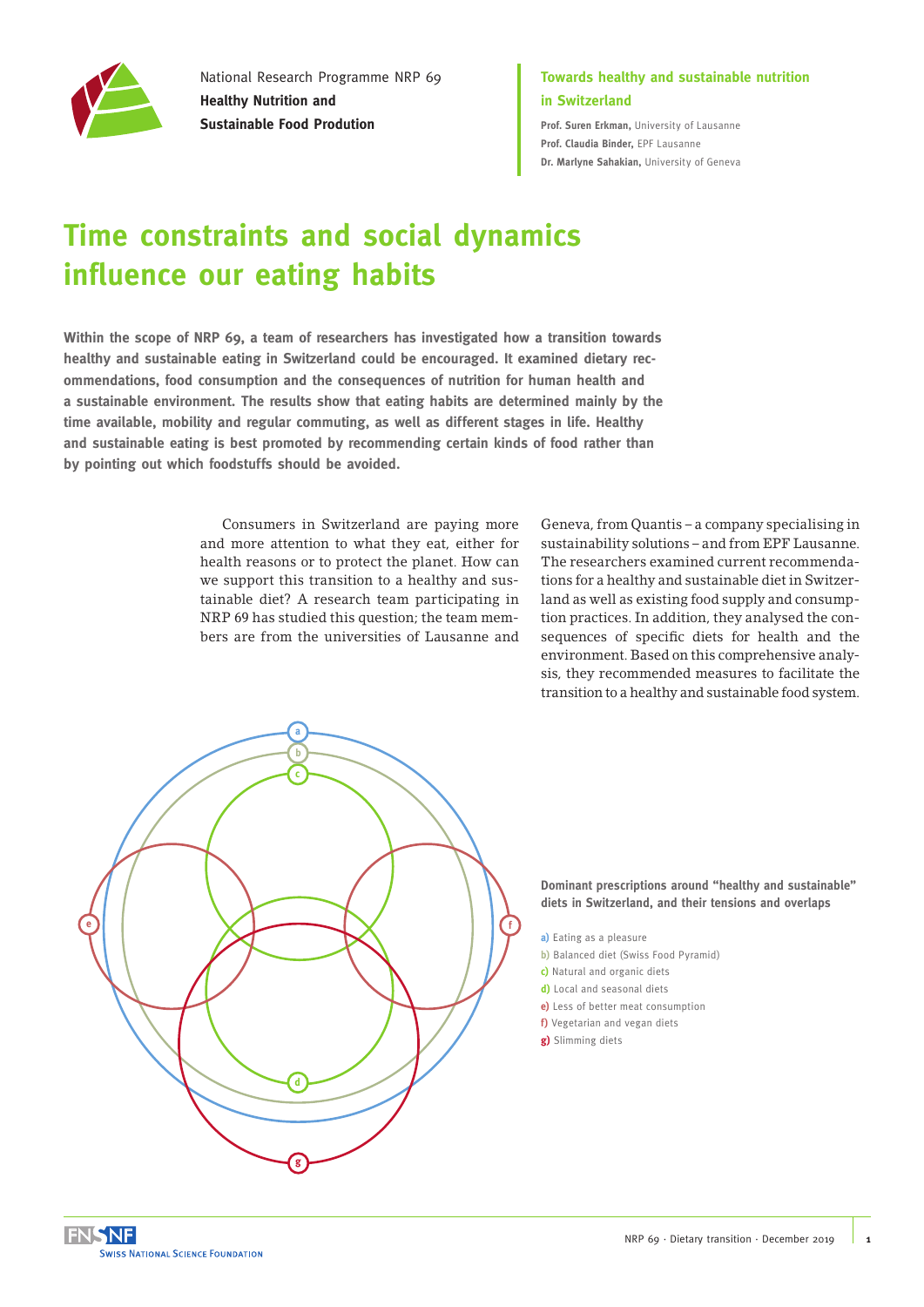#### **Many and varied recommendations**

To better understand which diets are regarded as healthy and sustainable in Switzerland, the research team took a look at the most important dietary recommendations. It grouped these guidelines and best practices under seven categories, illustrating overlaps and tensions between recommendations with the help of a diagram (see graphic page 1). This revealed how large the variety of existing recommendations is and how this can confuse consumers or influence their behaviour.

Most of the recommendations are aimed at promoting health, and only a few concern the environment. The majority of the Swiss population can identify with the principles of keeping a balanced diet (in harmony with the food pyramid) and enjoying one's food. For a diet that is both healthy and sustainable, eating local products is also increasingly recommended – even if the meaning of "local" is not always clearly defined.

#### **Importance of time and mobility**

The analysis shows that knowing and approving of recommendations does not necessarily mean that they will be implemented. In interviews and group discussions, along with a survey, the researchers identified the key factors influencing the eating habits of Swiss households. Not enough time for shopping, cooking and eating is the primary reason why so many do not follow the recommendations. In households with sufficient financial resources, the rhythm of daily life affects nutrition more strongly than the question of money. Commuting, and by extension the food for sale between the home and the workplace, are also a factor. Finally, people's diets are influenced by societal developments and life stages. For example, people who eat alone have different diets from people who cook for their children. To change Swiss eating habits, most of these elements will need to be considered.

The results also show that the will to eat healthier is more often put into practice than the desire to contribute to a sustainable environment.

#### **For ecologically sustainable consumption**





**For healthy nutrition**